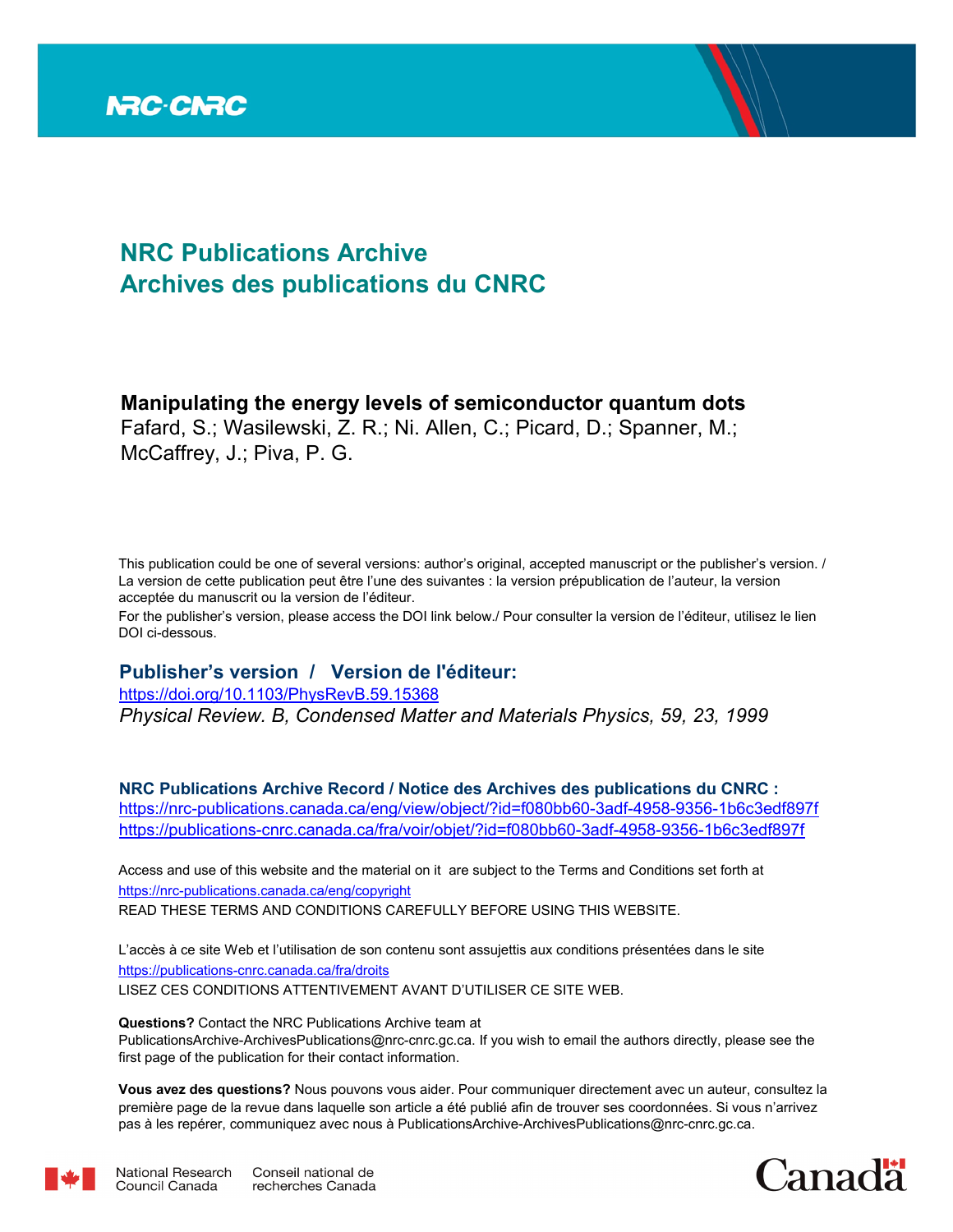## **Manipulating the energy levels of semiconductor quantum dots**

S. Fafard,\* Z. R. Wasilewski, C. Ni. Allen, D. Picard, M. Spanner, J. P. McCaffrey,

and P. G. Piva

*Institute for Microstructural Sciences, National Research Council, Ottawa, Ontario, Canada, K1A 0R6*

(Received 19 November 1998)

Artificial atoms with up to five well-defined electronic shells are fabricated using self-assembled quantum dots (QD's) grown by molecular-beam epitaxy. State-filling spectroscopy of the zero-dimensional transitions between confined electrons and holes demonstrates that the energy levels are readily tunable. One to five confined levels, with an interlevel energy spacing between 25 and 90 meV, are obtained by adjusting the growth temperature or with post growth annealings. The uniformity and reproducibility of InAs/GaAs QD's are optimized by adjusting growth parameters affecting the evolution and the equilibrium shape of the QD's: the amount of strained material deposited, and the annealing time following the InAs deposition. Well-defined excited states are also obtained with stacked layers of vertically self-assembled QD's.  $[$ S0163-1829(99)00124-1]

The prospect of fabricating artificial atoms with tailored properties has fascinated researchers for a long time,<sup>1</sup> and stimulated contemporary nanostructure studies. A significant breakthrough occurred five years ago with the development of semiconductor self-assembled quantum dots  $(QD's)$ .<sup>2</sup> The small size of these QD's permitted the demonstration of several of the expected zero-dimensional properties in a strong quantum confinement regime. These included the discrete density of states with large intersublevel energy spacings, as observed with selective photoluminescence and photoluminescence excitation<sup>3</sup> or with magnetocapacitance,  $\frac{4}{3}$  as well as the evidence of the single QD sharp lines<sup>5–8</sup> with their temperature-independent behaviors.<sup>9</sup> Also, the structural quality attained permitted a demonstration of highperformance devices such as semiconductor QD lasers.<sup>10–17</sup> However, the systematic fabrication of QD structures which would have well-defined excited-state transitions, like an artificial atom, and energy levels which could be manipulated at will, has remained illusive so far. Indeed, the literature reports some observations of excited states in self-assembled  $QD's$ ,<sup>18–20,11</sup> but the reproducibility of such samples and the controlling and tailoring of the shell structure remain to be demonstrated. Such a control will be necessary to understand better the energy relaxation mechanisms of carriers from excited states, and also to fabricate detectors and emitters based on intersublevel transitions in zero-dimensional systems.

In this paper, we show that a combination of detailed studies of the growth kinetics with specific growth sequences leads to an additional degree of size and shape engineering, giving a much improved uniformity of the macroscopic ensembles of QD's, with well-resolved electronic shells. The study clearly identifies the key parameters to be controlled: a precise amount of strain material deposited with a low inplane coverage of QD's, an anneal time which together with the deposition rate allows the QD's to evolve to the desired size and uniformity, a growth temperature which yields QD's with the desired intersublevel energy spacing, and an *indiumflush* technique which cycles the temperature during the overgrowth of the QD's to engineer the size and shape of the QD's and to tailor their intersublevel energy spacings.

The results presented here concentrate on the binary InAs/ GaAs semiconductor system grown on (100) GaAs substrates which emits at  $\lambda \sim 1 \mu m$ , but the conclusions can be extended to other material systems such as  $\text{Al}_x \text{In}_{1-x} \text{As}/\text{Al}_y \text{Ga}_{1-y} \text{As}$  (visible-red emission), emission). $21$  $In_xGa_{1-x}As/Al_yGa_{1-y}As$  (near-infrared emission), and InAs/In<sub>x</sub>Al<sub>1-x</sub>GaAs/InP (emission around 1.5  $\mu$ m).<sup>22</sup> The layers are grown in a modified V80H molecular-beamepitaxy system using a nominal  $As<sub>2</sub>$  molecular flux of 4  $\times 10^{14}$  cm<sup>2</sup>.<sup>23</sup> The surface temperature was monitored with a calibrated optical pyrometer. The QD energy levels are probed with state-filling spectroscopy obtained with the photoluminescence excited at an energy above the band gap of the barrier material. Various excitation intensities between a fraction of W/cm<sup>2</sup> to a few kW/cm<sup>2</sup> are used progressively to reveal the saturation of the lowest energy levels and the emergence of the excited-state emission spectra of many carriers for higher excitations.18,24

Figure 1 shows state-filling spectroscopy for four different InAs/GaAs QD samples, and illustrates how the electronic shell structure can be tuned by adjusting the substrate temperature during the formation of the QD's. Larger QD's with smaller intersublevel energy spacings are obtained at higher growth temperatures: $2<sup>5</sup>$  the photoluminescence spectra, excited at various intensities, are shown in Fig. 1 for  $T_{\text{growth}}$ =535 °C (a),  $T_{\text{growth}}$ =515 °C (b),  $T_{\text{growth}}$ =500 °C (c), and  $T_{\text{growth}} \sim 480 \degree C$  (d). The measured intersublevel energy spacings are 57, 65, 75, and 90 meV, respectively. This demonstrates that the size of the QD's can be used to control the intersublevel energy spacing between 57 and 90 meV in a simple step during growth. It should be noted, however, that the size is not the only parameter which is modified when changing the substrate temperature. For example, in Fig. 1 the larger intersublevel energy spacings (tight lateral confinement) are associated with the QD's emitting at lower energies, and are obtained by growing at lower substrate temperatures, and therefore are less affected by the possibility of intermixing during growth as will be shown below.

Our control of the growth allows one to grow such uniform QD's reproducibly from sample to sample, and also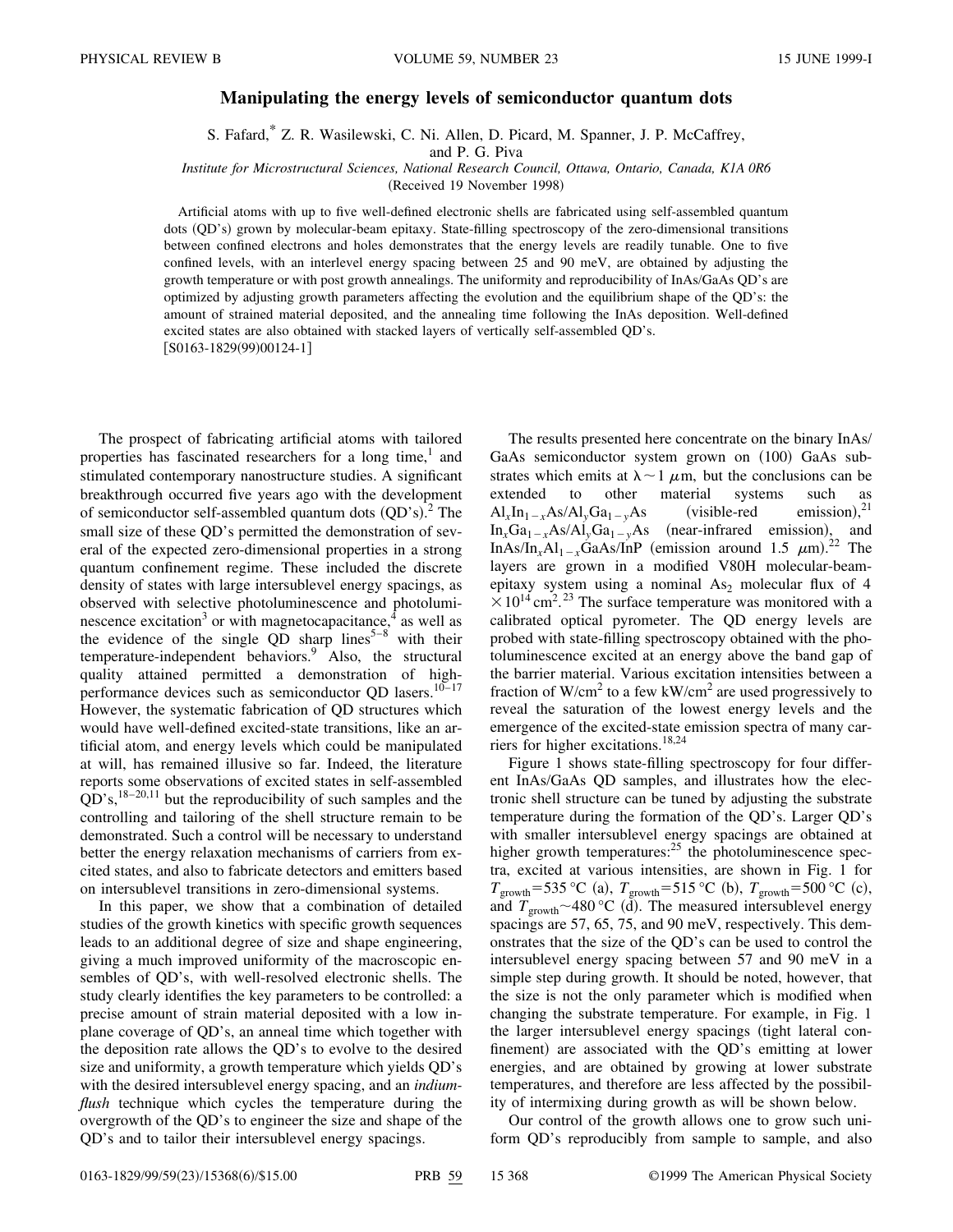

FIG. 1. Tuning of the intersublevel energy spacing with the substrate temperature during the growth of InAs/GaAs QD's. Larger QD's with smaller intersublevel energy spacings are obtained at higher temperatures: (a) Shows  $T_{\text{growth}}$ =535 °C, (b)  $T_{\text{growth}}$ =515 °C, (c)  $T_{\text{growth}}$ =500 °C, (d)  $T_{\text{growth}}$ ~480 °C, giving an intersublevel energy spacings adjustable between 57 and 90 meV. The state-filling spectroscopy is obtained with the photoluminescence at 77 K, with the highest excitation of a few  $kW/cm<sup>2</sup>$  above the barrier energy.

maintain uniformity, in structures possessing multiple QD layers. The uniformity is readily ascertained. For example, in Fig.  $1(b)$ , the photoluminescence spectra for a single layer of InAs/GaAs QD's reveal an inhomogeneous broadening of the ground state  $(n=1)$  as small as 34 meV, displaying four well-resolved excited-state peaks  $(n=2-5)$ . These transitions originate from shell structures similar to the atomic orbitals *S, P, D, F*, and *G*, with the main difference being that here the binding energy of these artificial atoms is  $\sim 0.5$ eV, with an adjustable intersublevel energy spacing of tens of meV. Comparatively, the hydrogen binding energy is 13.6 eV, and the *S-P* interlevel energy spacing is  $\sim$ 10 eV. The shells of the QD's are progressively populated by increasing the number of photocarriers with the photoluminescence excitation intensity, as seen here with the state-filling spectroscopy. For such photoexcitation, both electrons and holes are simultaneously present. Alternatively, free carriers can be provided by growing modulation-doped QD heterostructures, where the electrons are provided by dopant atoms places in the barrier material. The amount of deposited InAs required to achieve well-defined electronic shells varies for the different substrate temperatures. For these InAs/GaAs QD's, 2.12 ML is required for  $T_{\text{growth}}=535 \text{ °C}$ , 1.91 ML for  $T_{\text{growth}}$ =515 °C, and 1.84 ML for  $T_{\text{growth}}$ =500 °C. The amount of QD material required is dictated by the higher indium desorption rates at more elevated growth temperatures, and the kinetic suppression of the island formation at lower growth temperatures.

The amount of QD material deposited is critical, and therefore has to be precisely determined. From previous studies, it is known that the onset of the spontaneous islanding in the Stranski-Krastanow growth mode for InAs/GaAs occurs at about 1.6 ML. $^{26}$  For self-assembled QD's by molecular-beam epitaxy, it is common practice to monitor the reflection high-energy electron diffraction pattern during growth to help determine the critical thickness. However, for accurate growth and to obtain uniform QD's with welldefined electronic shells reproducibly we found it is best to perform a detailed study of the QD evolution<sup>27</sup> for a specified calibrated growth rate. With molecular-beam epitaxy, this is most effectively achieved by growing on a stationary 3-in. wafer. Because of the spatial anisotropy in the indium flux due the angle of the cell relative to the wafer, the resulting growth gives a complete picture of the evolution of the QD's with indium coverage. All the other samples are grown using a substrate rotation to obtain uniformity throughout the wafers. The results of such a study shows an evolution from a simple wetting layer to high-density dislocated QD's, with the other growth parameters optimized  $(Fig. 2)$ . To obtain uniform QD's with well-defined electronic shells, the QD density has to be kept low (below 100 QD's per  $\mu$ m<sup>2</sup>), as can be seen in Fig.  $2(a)$ . For coverages of 1.8 ML or smaller, only a wetting layer photoluminescence peak is observed due to the formation of the thin InAs quantum well which precedes the spontaneous island formation. As the coverage increases, the amplitude of the wetting layer peak decreases simultaneously with the increase of the QD peaks due to a higher density of QD's. This is confirmed with transmission electron microscope images: Fig. 3 shows the structural evolution of the QD's of Fig. 2 for the three different InAs coverages of 1.89 ML  $\text{[Fig. 3(A)], 1.91 ML } \text{[Fig. 3(B)], and}$ 1.96 ML [Fig.  $3(C)$ ]. The transmission electron microscope analysis reveals a density of 8 QD/ $\mu$ m<sup>2</sup>, 32 QD/ $\mu$ m<sup>2</sup>, and 90  $QD/\mu m^2$  for these respective coverages, with approximately constant mean QD diameters of  $\sim$ 20 nm. This suggests that the progressive shift of the ground state observed in Fig.  $2(A)$  is not likely caused by a change in the QD size, but is rather an effect of the lateral strain fields from the adjacent QD's, which also affect the excited-state energy levels. A maximum blueshift of the ground state of  $\sim 60$  meV is obtained when the coverage is increased from 1.83 to  $\sim$  2.0 ML as can be seen in Fig.  $2(b)$ . In addition to the increased density of strain fields, the observed blueshift could also be explained in part if there is some incorporation of Ga from the barrier into the QD's, and that the presence of more InAs nucleation sites favors to a certain extent the diffusion of more Ga toward the QD's in the capping procedure, thus forcing more Ga incorporation into the QD's as the density of islands is increased.

For denser coverage, little excited-state structure can be resolved. As the lateral separation between the QD's decreases with an increasing coverage, the wave functions from adjacent QD's start to overlap. This effect is first observed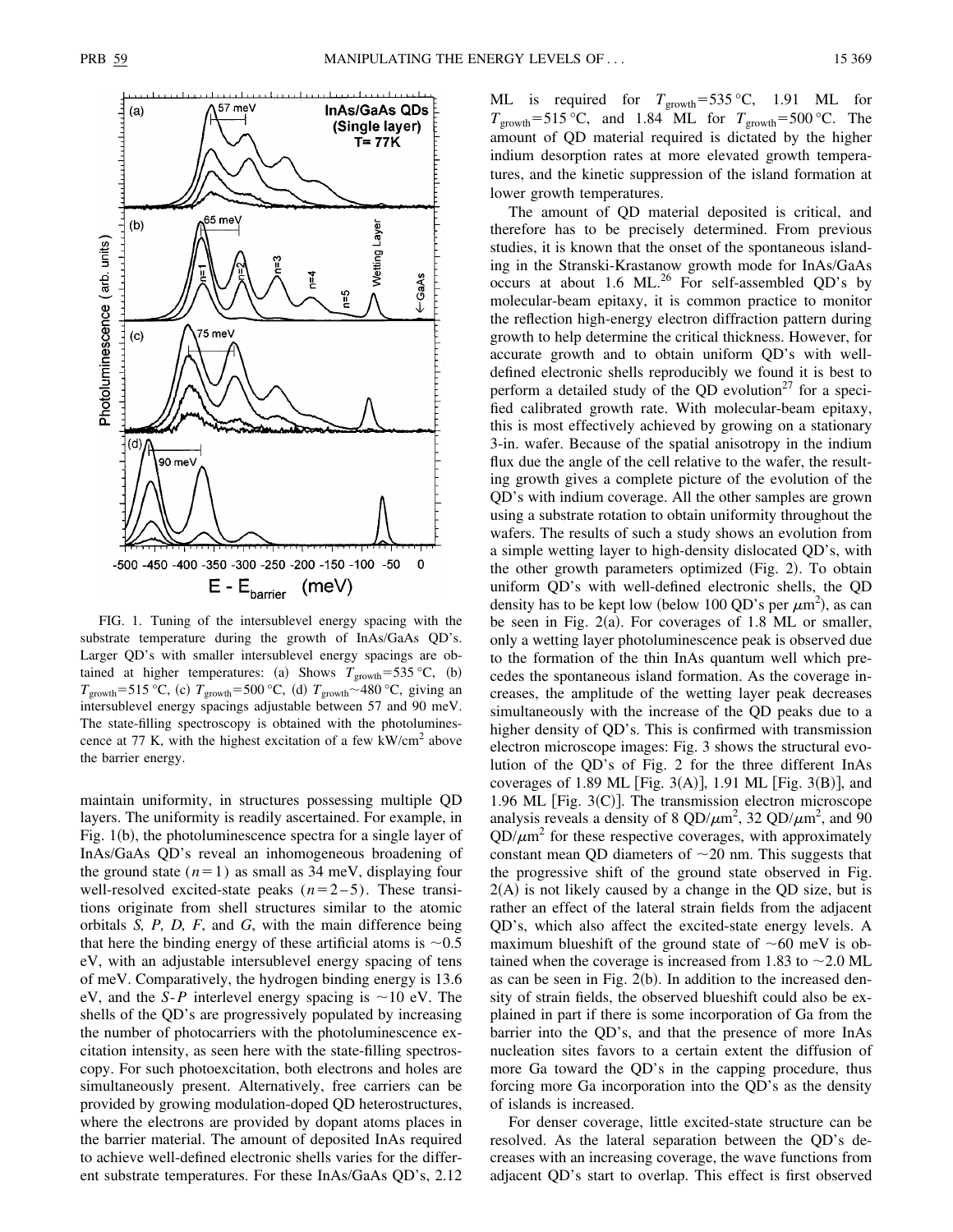

FIG. 2. Evolution of the QD's with the amount of InAs deposited for  $T_{\text{growth}} \sim 480 \degree C$ , with coverage between 1.81 and 1.97 ML in  $(a)$ , and with coverage between 1.90 and 2.28 ML in  $(b)$ . The state-filling spectroscopy is obtained with the photoluminescence at 77 K, excited with a few  $kW/cm<sup>2</sup>$  above the barrier energy. For clarity, each photoluminescence spectrum is offset to the number on the vertical axis which corresponds to the coverage in monolayers for that spectrum.

with the excited states, which become more delocalized due to the finite confining potential. The amplitude of the photoluminescence decreases for the highest coverages of Fig.  $2(b)$ , where the higher QD density increases the probability of island coalescence. This leads to large local strains and their release via the generation of dislocations which serve as effective channels for nonradiative carrier recombinations. The QD evolution study revealed that an optimum coverage is obtained when the state-filling spectroscopy displays all the confined QD states in photoluminescence, as well as the wetting layer recombination which is unambiguously assigned from such an experiment.

Figure  $4(a)$  shows the state-filling spectroscopy, demonstrating the evolution of the InAs/GaAs QD's with an anneal



FIG. 3. Plan view transmission electron microscope images of the evolution of the InAs/GaAs QD's of Fig. 2, taken at three different InAs coverages:  $(A)$  is for 1.89 ML giving a density of 8  $QD/\mu m^2$ ; (B) is for 1.91 ML giving a density of 32  $QD/\mu m^2$ ; and (C) is for 1.96 ML giving a density of 90 QD/ $\mu$ m<sup>2</sup>. In all cases the mean QD diameter remains  $\sim$  20 nm.

time between 0 and 150 s. The anneal time follows the deposition of the optimum 1.9 ML of InAs grown in 27 s at 515 °C. During the anneal time, the growth is interrupted under nominal arsenic flux. The photoluminescence spectra indicate that without an anneal time, QD's emitting at short wavelengths are obtained, with a ground-state transition energy only  $\sim$ 100 meV below the wetting layer emission energy. It can be deduced that for such QD's only one bound electron and hole state is obtained. This suggests that those QD's are very small, and/or that when the InAs is quickly covered with GaAs, Ga incorporation is more likely, thus reducing the confining potential and blueshifting the emission. It is also clear that at our InAs deposition rate of 0.02 nm/s the QD formation is strongly kinetically limited with no anneal time. Indeed, a remarkable evolution of the QD's is observed in the first 15 s of anneal: the 5-s sample suggests larger QD's with excited-state transitions which started developing, and the 15-s sample already displays well-defined excited states. The best uniformity in the QD ensemble is obtained for an anneal time of about 60 s; therefore, this annealing time was chosen for the growth of most of the other samples discussed here. For longer anneal times, a slight degradation in the uniformity is observed. The indium desorption rate is small for the growth temperature used here, but for the longer anneal times it can contribute to the observed degradation of the uniformity.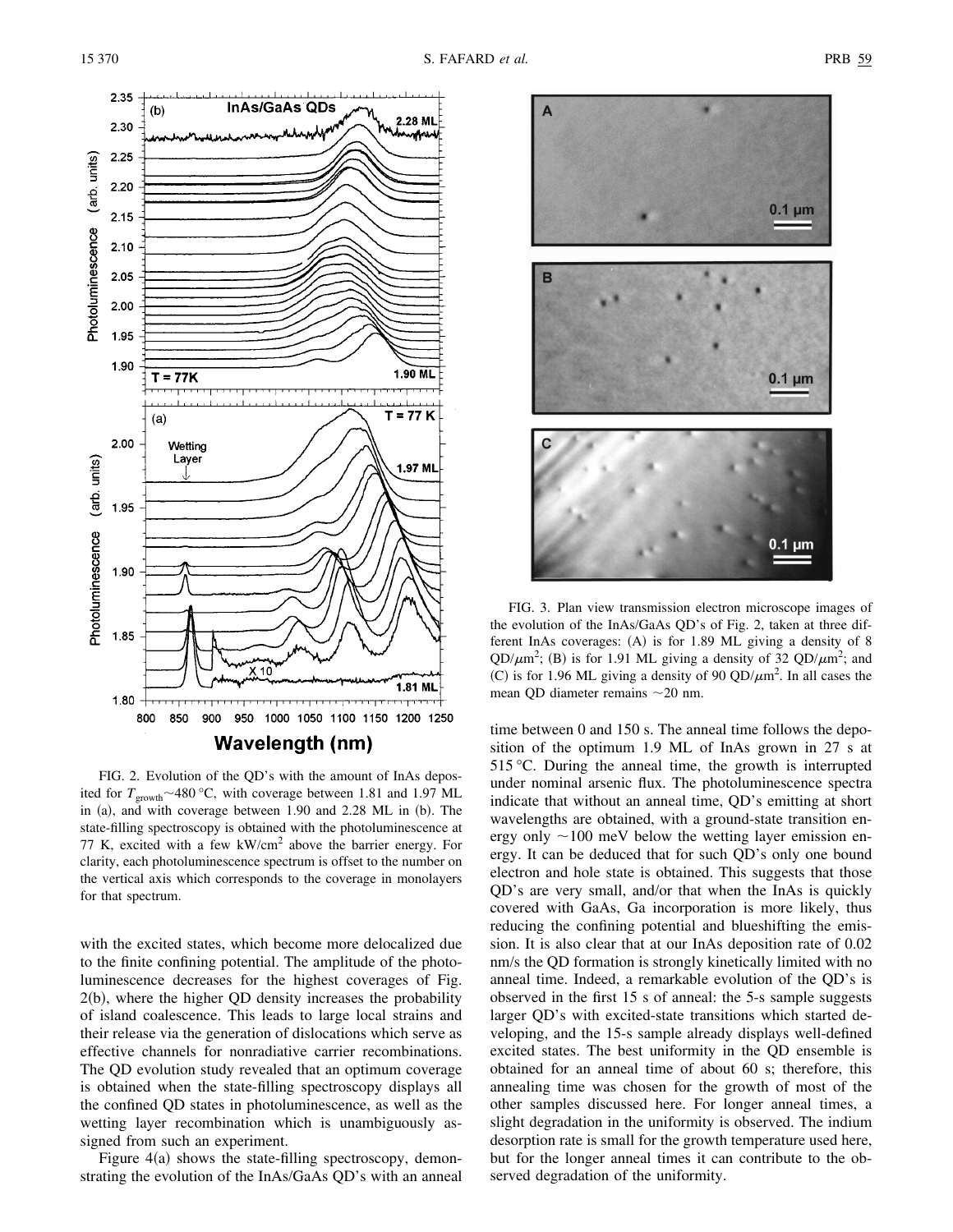

FIG. 4. Size and shape engineering of the QD's, and tuning of the intersublevel energy spacing: the state-filling spectroscopy, show the evolution of the  $InAs/GaAs$  QD's. (a) An anneal time, between 0 and 150 s following the deposition of 1.9 ML of InAs grown in 27 s at 515 °C. (b) An *indium flush* executed after the deposition of thin GaAs caps between 2.5 and 11.0 nm. The InAs/ GaAs QD's are made with 1.9 ML of InAs grown in 27 s at 515 °C, with an anneal of 60 s. During the indium flush, the growth is interrupted and the substrate temperature is raised to  $\sim$  610 °C, after which the GaAs cap is completed to a thickness of 100 nm in all cases. The photoluminescence is excited above the barrier energy with a few kW/cm<sup>2</sup>.

In this section, we demonstrate a growth procedure which can be used to improve significantly the uniformity of the vertically self-assembled stacked QD's, and to size and shape engineer the QD's in the case of single-layer samples. The main difference compared to the typical growth sequence is the use of an indium-flush step, $^{28}$  which removes all surface resident indium at some position during the overgrowth of the GaAs cap layer. Figure  $4(b)$  shows the impact on the photoluminescence spectra of such size and shape engineering of the QD's. The tuning of the intersublevel en-

ergy spacing was achieved here with an indium flush executed after the deposition of thin GaAs caps between 2.5 and 11.0 nm. The InAs/GaAs QD's are formed by depositing 1.9 ML of InAs over 27 s at 515 °C, with an anneal of 60 s [see Fig. 4(a)]. During the indium flush, the growth is interrupted and the substrate temperature rapidly raised to  $\sim$  610 °C to eliminate any indium from the growth front. The wafer temperature can then be ramped back to 515 °C for the case of stacks with multiple layers of QD's, or kept at the higher temperature during the completion of the GaAs cap, to a thickness of 100 nm in all cases shown here in Fig.  $4(b)$ for single-layer samples. For samples with the indium flush performed after the deposition of a GaAs thickness thinner than 2.0 nm, most of the InAs is evaporated. This can be deduced from the photoluminescence spectra (not shown), which display little emission at energies lower than the wetting layer transition. This is also corroborated with *in situ* desorption mass spectrometry studies using a quadrupole mass spectrometer.<sup>28</sup> For an indium flush executed after thicknesses between 2.5 and about 5.5 nm, the QD's can be continuously adjusted from having a more disklike shape to a more standard lens shape. The total number of bound zerodimensional states changes from three for the sample indium flushed at 2.5 nm to five for the sample indium flushed at 5.5 nm, as can be seen in Fig.  $4(b)$ . At the same time, the intersublevel energy spacing is tuned from  $\sim$ 25 to  $\sim$ 65 meV. For the samples indium flushed with GaAs thicknesses larger than about 5.5 nm, little InAs is removed and the intersublevel spacing remains about the same, but the energy-level positions shift slightly due to the changes in the potential caused by the combined effects of QD intermixing (see below), and indium segregation in the barrier. The indium-flush procedure is very reproducible from sample to sample, and the QD energy levels shift in a smooth and predictable way. The indium-flush technique is therefore very suitable to gain an additional degree of size and shape engineering of the self-assembled QD's in single or multiple layers.

Post-growth tuning of the electronic shell structure can also be achieved using QD intermixing.<sup>29</sup> For example, Fig. 5 shows the results for a rapid thermal annealing of 30 s which was performed at the indicated temperatures between 700 and 900 °C. The original InAs/GaAs QD's were grown with 1.9 ML of InAs deposited in 27 s at 515 °C, with an anneal of 60 s [see Fig. 4(a)], and an indium flush at 5.0 nm [see Fig. 4(b)]. The post-growth QD intermixing has two main remarkable effects. It further narrows the emission distribution of the QD's, as can be deduced by the photoluminescence linewidths in Fig. 5, and it reduces the intersublevel energy spacing. Here the QD's can be continuously adjusted from five confined zero-dimensional states with an intersublevel energy spacing of  $\sim 65$  meV, to four confined zerodimensional states with an intersublevel energy spacing of  $\sim$ 25 meV, and with a blueshift of the ground state of  $\sim$ 200 meV for the 900 °C rapid thermal annealing. The QD blueshift is remarkably enhanced compared to its twodimensional wetting layer counterpart, which only shifted by 13 meV while the QD's shifted by 200 meV. The postgrowth QD intermixing can therefore be used to achieve a targeted intersublevel energy spacing (relative to phonon energies, for example), or to blueshift integrated optoelectronic devices selectively.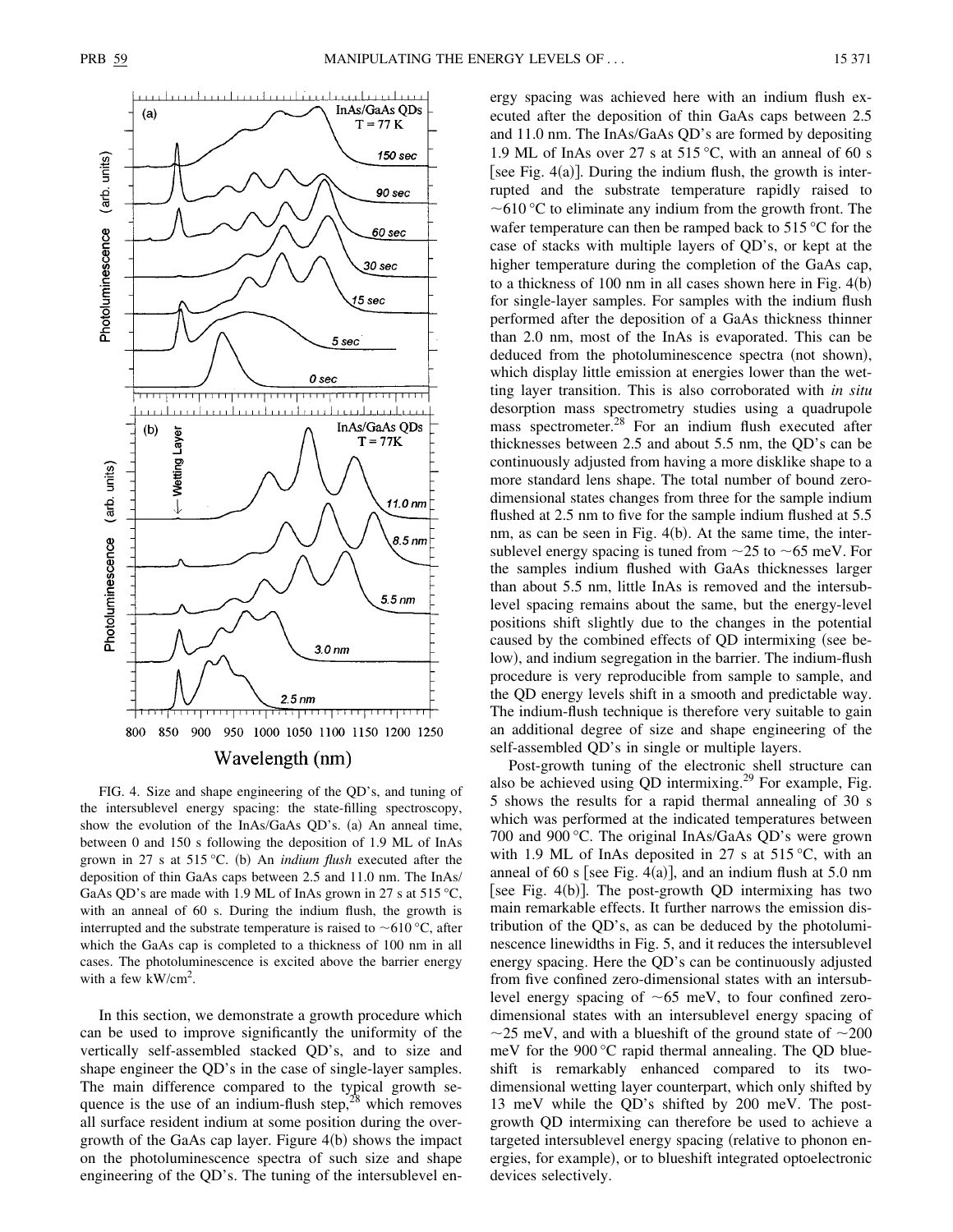

FIG. 5. Post growth tuning of the intersublevel energy spacing using QD intermixing. A Rapid thermal anneal of 30 s was performed at the indicated temperatures. The original InAs/GaAs QD's were grown with 1.9 ML of InAs grown in 27 s at 515 °C, with an anneal of 60 s [see Fig. 4(a)], and an indium flush at 5.0 nm [see Fig.  $4(b)$ ]. The state-filling spectroscopy is obtained with the photoluminescence at 77 K, excited with a few  $kW/cm<sup>2</sup>$  above the barrier energy.

For certain devices such as QD laser diodes, it is desirable to grow multiple layers of QD's. Here we demonstrate that stacked QD's displaying vertical self-alignment can also be optimized, and display well-defined electronic shells. In the case of stacks where the spacer between the QD layers is small enough to lead to vertical self-alignment  $\left(<\sim 20 \text{ nm}\right)$ but thick enough to have little wave-function coupling between QD's in adjacent layers  $(>=8 \text{ nm})$ , the vertical selfalignment commonly leads to a reduced QD uniformity and consequently to larger emission linewidths. This is illustrated in Fig.  $6(a)$  for a correlated stack of seven layers separated by 10 nm of GaAs, grown at 515 °C without an indium flush. No well-defined excited-state transitions can be observed because of the change in the QD average size from one layer to the next, as observed from the transmission electron microscope images. $17,30-32$  This uniformity problem with correlated stacks can be circumvented using the indium-flush technique described above. This is illustrated in Fig.  $6(B)$ , which is for a sample grown under the same conditions as the one of Fig.  $6(a)$  but with an indium flush executed at  $5.0$ nm in the middle of the GaAs barrier. The number of stacked layers can be further increased while preserving the wellresolved electronic shell structure. For example, Fig.  $6(c)$ shows the case of a vertically uncorrelated stack of 50 layers,



FIG. 6. State-filling spectroscopy of stacks of InAs/GaAs QD's displaying well-defined electronic shells due to the good QD uniformity. Photoluminescence at 77 K for various excitation intensities for a correlated stack of seven layers separated by 10 nm of GaAs without an indium flush in  $(a)$ , for a correlated stack of seven layers separated by 10 nm of GaAs with an indium flush executed at 5.0 nm in (b), and for an uncorrelated stack of 50 layers separated by 30 nm of GaAs in  $(c)$ .

separated by 30 nm of GaAs, grown at  $515^{\circ}$ C with an indium flush executed at 5.0 nm.

By studying and controlling the growth kinetics (precise amount of material deposited, anneal time, growth temperature, and indium-flush procedure during the overgrowth), very good reproducibility has been achieved with samples grown several months apart. This size and shape engineering and this control of the QD's permit one to manipulate the energy levels of such man-made atoms freely, and will allow the study of the physics of tunneling between coupled QD's (artificial molecules), of recombination in charged QD's, and of carrier injection and lasing in QD's with well-defined excited states.

<sup>2</sup>D. Leonard, M. Krishnamurthy, C. M. Reaves, S. P. Denbaars, and P. M. Petroff, Appl. Phys. Lett. **63**, 3202 (1993); D. Leonard, S. Fafard, K. Pond, Y. H. Zhang, J. M. Merz, and P. M. Petroff, J. Vac. Sci. Technol. B 12, 2516 (1994); D. Leonard, M. Krishnamurthy, S. Fafard, J. M. Merz, and P. M. Petroff, J. Vac. Sci. Technol. B 12, 1063 (1994).

- <sup>3</sup> S. Fafard, D. Leonard, J. M. Merz, and P. M. Petroff, Appl. Phys. Lett. **65**, 1388 (1994).
- <sup>4</sup>H. Drexler, D. Leonard, W. Hansen, J. P. Kotthaus, and P. M. Petroff, Phys. Rev. Lett. **73**, 2252 (1994); K. H. Schmidt, G. Medeiros-Ribeiro, and P. M. Petroff, Phys. Rev. B **58**, 3597  $(1998).$

<sup>\*</sup>Electronic address: simon.fafard@nrc.ca

 $1$ Y. Arakawa and H. Sakaki, Appl. Phys. Lett. 40, 939 (1982); H. Sakaki, Jpn. J. Appl. Phys. **28**, L314 ~1989!; Surf. Sci. **267**, 623  $(1992).$